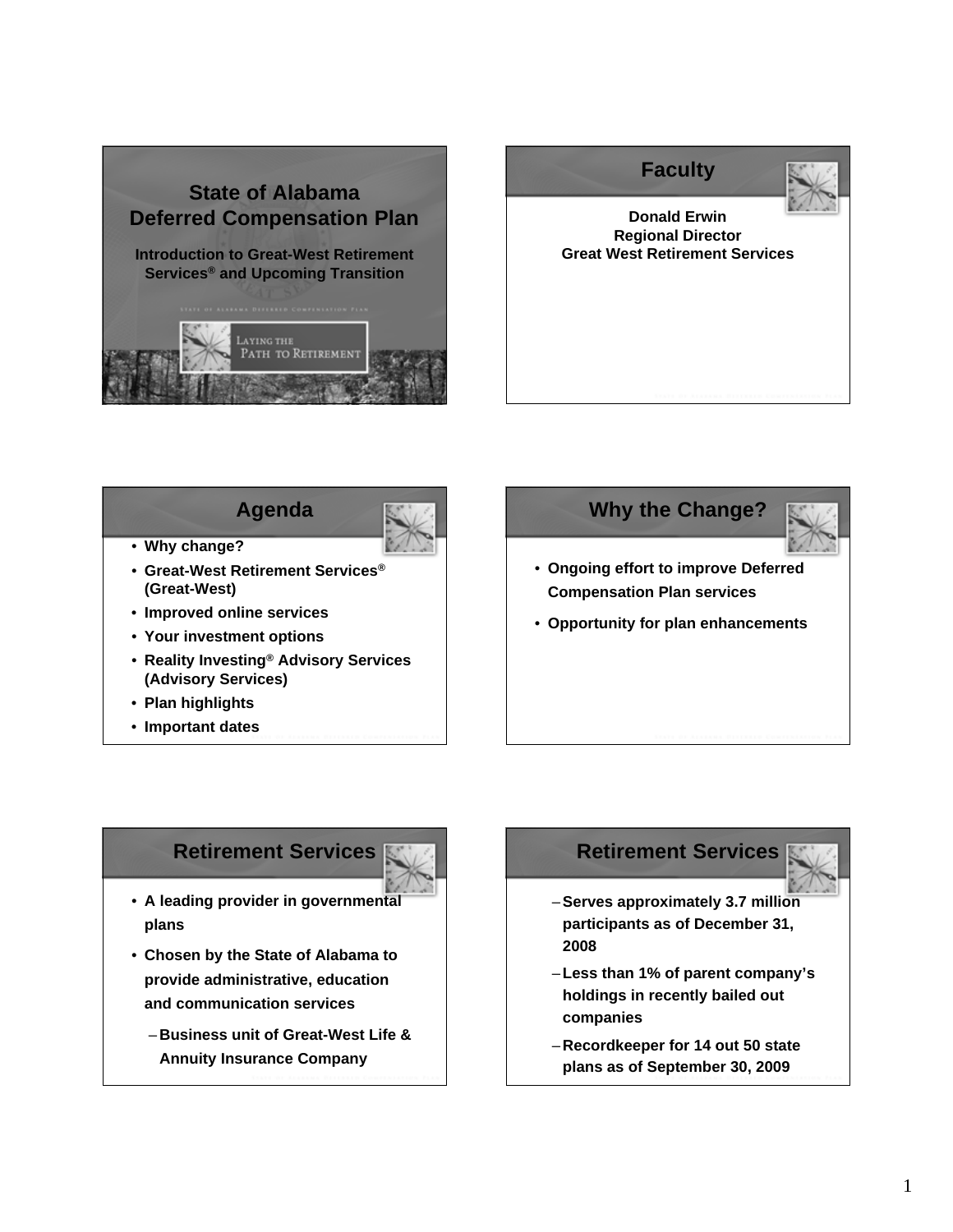|                                 | <b>Who is Great-West?</b>                                                                                                                                                                                                        |
|---------------------------------|----------------------------------------------------------------------------------------------------------------------------------------------------------------------------------------------------------------------------------|
| Reaffirmed:                     |                                                                                                                                                                                                                                  |
| A+                              | A.M. Best Company, Inc.<br>Financial strength, operating performance and<br>business profile (Superior—highest of 10 categories)                                                                                                 |
|                                 | <b>Fitch Ratings</b><br>Financial strength (Very strong-second highest of 9<br>categories)                                                                                                                                       |
| АаЗ                             | <b>Moody's Investors Service</b><br>Financial strength (Excellent-second highest of<br>9 categories)                                                                                                                             |
|                                 | <b>Standard &amp; Poor's Ratings Services</b><br>Financial strength (Very strong—second highest of 9<br>categories)                                                                                                              |
|                                 | Current ratings in effect since July 2003                                                                                                                                                                                        |
| them, rather than of the State. | Great-West Life & Annuity Insurance Company ratings do not pertain to the investment performance of the<br>underlying funds. Ratings subject to change. These ratings represent only the goinion of the rating agencies offering |



# **What This Means to You**



- **Advisory Services**
- **Fully staffed customer support and dedicated representatives for the State**

#### **Account Service Tools**



#### • **Log on to www.AlabamaRetire.com to**

- –**View your account balance & history**
- **Review and change investment elections**
- –**View quarterly personalized rate of return**

## **Account Service Tools**



- –**Transfer among funds2**
- –**Obtain investment option information**
- **Add/update your beneficiary designation**

2 Transfer requests made via the Web site or KeyTalk received on business days prior to close<br>of the New York Stock Exchange (3:00 p.m. Central Time or earlier on some holidays or other<br>special circumstances) will be initi

# **Account Service Tools**



- **Use financial calculators and retirement planning tools**
- **Review investment education and retirement planning information**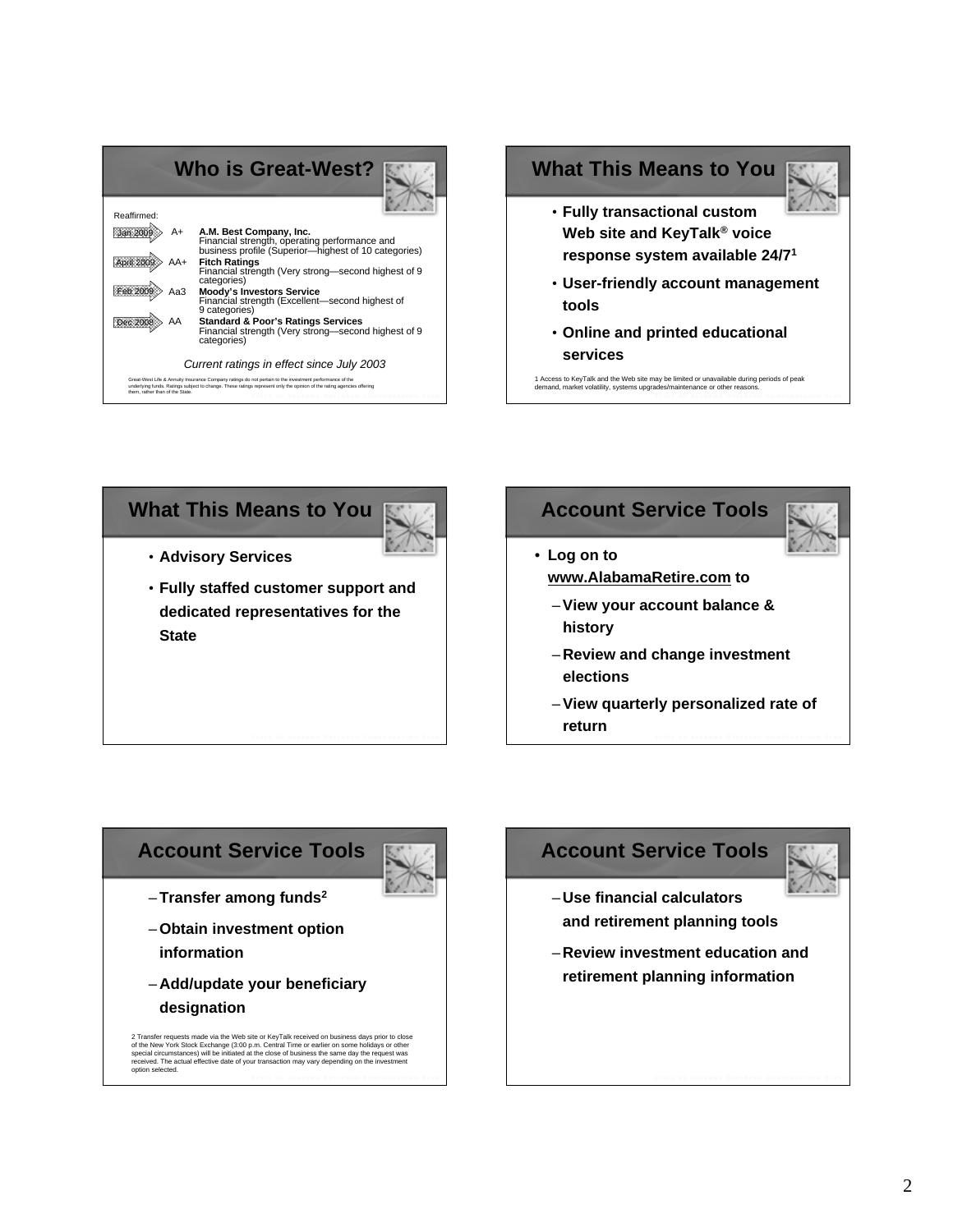#### **Account Service Tools**



• **Call KeyTalk at 1-877-313-2262 to** – **Review your investment**

**allocations**

- –**Obtain your account balance and other account information**
- –**Transfer among funds2**

2 Transfer requests made via the Web site or KeyTalk received on business days prior to close<br>of the New York Stock Exchange (3:00 p.m. Central Trime or earlier on some holidays or other<br>special circumstances) will be init

#### **Account Service Tools**



- –**Obtain daily share prices of your investment options**
- **Access live client service support from 8:00 a.m. to 7:00 p.m. CT, Monday through Friday**





- **Educational Programs**
	- –**Seminar topics: investment fundamentals, asset allocation and more**
	- –**On-site seminars\***
	- –**Tools and resources available on www.AlabamaRetire.com**

\*Representatives of GWFS Equities, Inc. are not registered investment advisers, and cannot<br>offer financial, legal or tax advice. Please consult with your financial planner, attorney and/or tax<br>adviser as needed.

**Investment Options**



- **Enhanced fund lineup**
- **Each investment option has varying fund operating expenses**
- **Variety of investment asset classes, from a fixed fund to international stocks**

| <b>Asset Class</b>  | <b>Existing Option</b>                | <b>New Option</b>                              | <b>Ticker</b> |
|---------------------|---------------------------------------|------------------------------------------------|---------------|
| <b>Stable/Fixed</b> | Alabama Fixed Account                 | AlabamaRetire Stable                           | N/A           |
|                     | Nationwide Money Market<br>Fund       | Value Account                                  |               |
| Large Value         | Van Kampen Growth and<br>Income       | <b>BlackRock Equity</b><br>Dividend A          | <b>MDDVX</b>  |
| Large Growth        | American Funds Growth Fund<br>of Amer | American Funds<br>Growth Fund of<br>America R3 | <b>RGACX</b>  |
|                     | T. Rowe Price Growth Stock            |                                                |               |

| <b>Asset Class</b>                     | <b>Existing Option</b>            | <b>New Option</b>                                     | <b>Ticker</b> |
|----------------------------------------|-----------------------------------|-------------------------------------------------------|---------------|
| <b>Large Blend</b>                     | American Century Equity<br>Growth | Davis NY Venture A                                    | <b>NYVTX</b>  |
|                                        | Davis NY Venture                  |                                                       |               |
|                                        | Neuberger Berman Socially<br>Resp |                                                       |               |
|                                        | State Street Equity 500 Index     | Columbia Large Cap<br>Index 7                         | <b>NINDX</b>  |
| Intermediate<br>Term Bond <sup>3</sup> | PIMCO Total Return                | PIMCO Total Return A                                  | PTTAX         |
|                                        | N/A                               | <b>Barclays Global</b><br><b>Investors Bond Index</b> | <b>WFBIX</b>  |
| Intermediate<br>Govt                   | N/A                               | <b>Black Rock GNMA</b><br><b>Svc</b>                  | <b>BGPSX</b>  |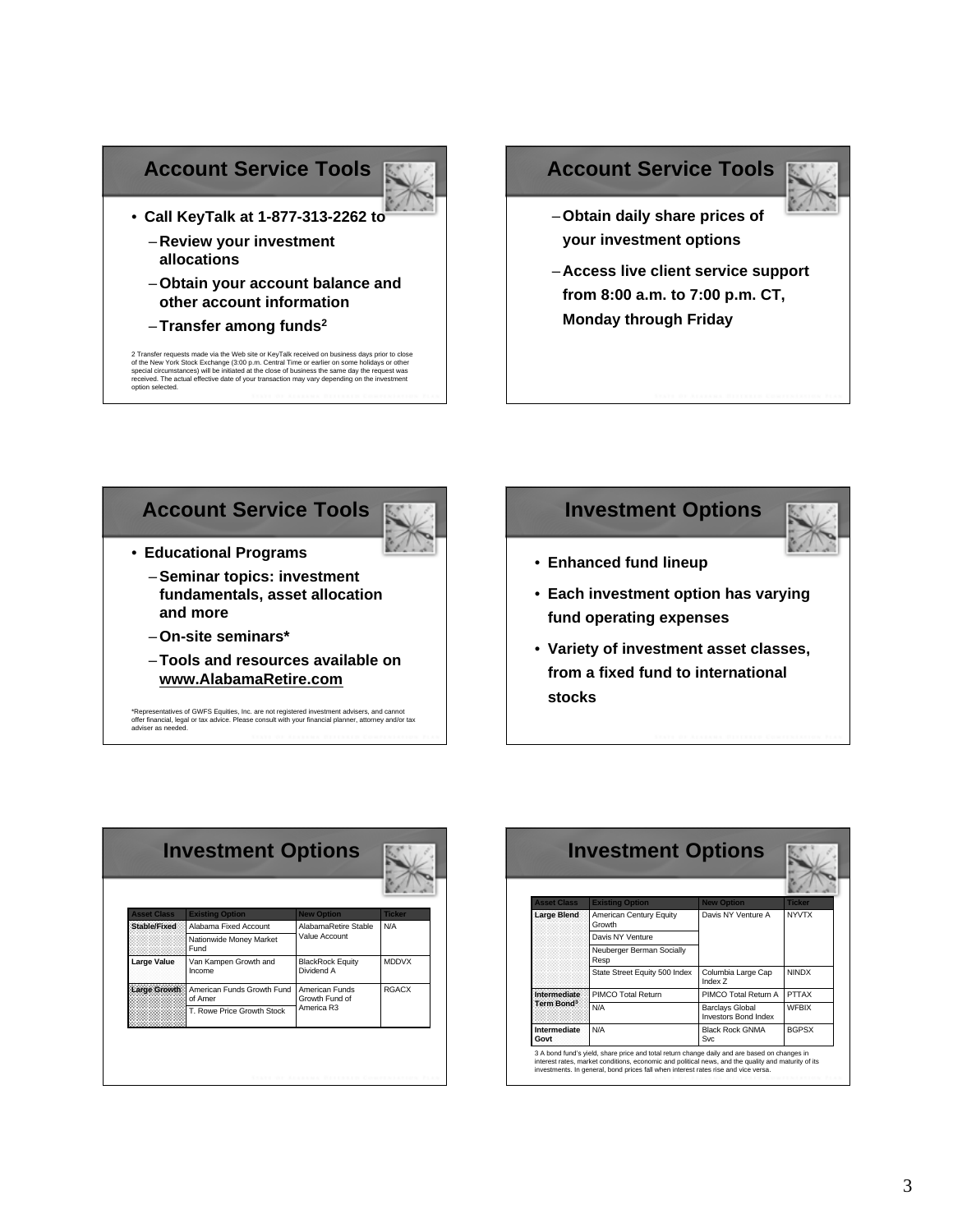| Asset<br>Class                         | <b>Existing</b><br><b>Option</b> | <b>New Option</b>                   | <b>Ticker</b> |
|----------------------------------------|----------------------------------|-------------------------------------|---------------|
| <b>High Yield</b><br>Bond <sup>4</sup> | Goldman<br>Sachs High<br>Yield   | JPMorgan High Yield<br>Select       | <b>OHYFX</b>  |
| Long-Term<br>Bond <sup>3</sup>         | N/A                              | Calvert Long-Term<br>Income         | <b>CLDAX</b>  |
| <b>Long Govt</b>                       | N/A                              | Wasatch-Hoisington U.S.<br>Treasury | <b>WHOSX</b>  |

| <b>Investment Options</b> |                                             |                          |               |
|---------------------------|---------------------------------------------|--------------------------|---------------|
| <b>Asset Class</b>        | <b>Existing Option</b>                      | <b>New Option</b>        | <b>Ticker</b> |
| <b>Target Date</b>        | Nationwide Inv<br>Dest Cnsrv                | Maxim Lifetime 2015 II T | N/A           |
|                           | Nationwide Inv<br>Dest Mod                  | Maxim Lifetime 2025 II T | N/A           |
|                           | Nationwide Inv<br>Dest Mod Cnsrv            |                          |               |
|                           | American Funds<br>Inc Fund of Amer          |                          |               |
|                           | Nationwide Inv<br>Destinations Mod<br>Aarsv | Maxim Lifetime 2035 II T | N/A           |
|                           | Nationwide Inv<br><b>Destinations Agrsv</b> | Maxim Lifetime 2045 II T | N/A           |
|                           | N/A                                         | Maxim Lifetime 2055 II T | N/A           |

| <b>Asset</b><br><b>Class</b>         | <b>Existing Option</b>         | <b>New Option</b>                        | <b>Ticker</b> |
|--------------------------------------|--------------------------------|------------------------------------------|---------------|
| <b>Mid Cap</b><br>Value <sup>5</sup> | Goldman Sachs<br>Mid Cap Value | RiverSource Mid<br>Cap Value R3          | <b>RMCRX</b>  |
| Mid Cap<br>Blend <sup>5</sup>        | N/A                            | AIM Mid Cap Core<br>Equity A             | <b>GTAGX</b>  |
|                                      | Dreyfus MidCap<br>Index        | Columbia Mid Cap<br>Index <sub>7</sub>   | <b>NMPAX</b>  |
| Mid Cap<br>Growth <sup>5</sup>       | JPMorgan Mid Cap<br>Growth     | William Blair Small-<br>Mid Cap Growth N | <b>WSMNX</b>  |

|                              | <b>Investment Options</b>      |                                          |               |                                        | <b>Investment Options</b>                   |                                               |               |
|------------------------------|--------------------------------|------------------------------------------|---------------|----------------------------------------|---------------------------------------------|-----------------------------------------------|---------------|
| sset<br>lass                 | <b>Existing Option</b>         | <b>New Option</b>                        | <b>Ticker</b> | <b>Asset</b><br><b>Class</b>           | <b>Existing Option</b>                      | <b>New Option</b>                             | <b>Ticker</b> |
| lid Cap<br>alue <sup>5</sup> | Goldman Sachs<br>Mid Cap Value | RiverSource Mid<br>Cap Value R3          | <b>RMCRX</b>  | <b>Small Cap</b><br>Value <sup>6</sup> | <b>DWS Dreman</b><br>Small Cap Value        | <b>Target Small</b><br>Capitalization Value T | <b>TASVX</b>  |
| id Cap<br>lend <sup>5</sup>  | N/A                            | AIM Mid Cap Core<br>Equity A             | <b>GTAGX</b>  | Small Cap<br>Blend <sup>6</sup>        | Neuberger<br>Berman Genesis                 | Neuberger Berman<br>Genesis Tr                | <b>NBGEX</b>  |
|                              | Dreyfus MidCap<br>Index        | Columbia Mid Cap<br>Index Z              | <b>NMPAX</b>  |                                        | N/A                                         | Columbia Small Cap<br>Index Z                 | <b>NMSCX</b>  |
| id Cap<br>rowth <sup>5</sup> | JPMorgan Mid Cap<br>Growth     | William Blair Small-<br>Mid Cap Growth N | <b>WSMNX</b>  | Small Cap<br><b>Growth</b>             | <b>William Blair</b><br>Small Cap<br>Growth | Sentinel Small<br>Company A                   | <b>SAGWX</b>  |

|                                        | <b>Investment Options</b>          |                                            |               | <b>Prospectus</b>                                                                                                                                       |
|----------------------------------------|------------------------------------|--------------------------------------------|---------------|---------------------------------------------------------------------------------------------------------------------------------------------------------|
| <b>Asset</b><br><b>Class</b>           | <b>Existing Option</b>             | <b>New Option</b>                          | <b>Ticker</b> | Please consider a fund's or other investment<br>alternative's investment objectives, risks, fees and<br>expenses carefully before you decide to direct  |
| Foreign<br>Large                       | American Funds<br>EuroPacific Gr   | American Funds<br>EuroPacific Gr           | <b>RERCX</b>  | investment. For this and other important information,<br>you may obtain prospectuses for mutual funds, the                                              |
| Blend <sup>7</sup>                     | Oppenheimer Global                 | R <sub>3</sub>                             |               | Stable Value Account's annuity contract, and further                                                                                                    |
|                                        | American Century Intl<br>Discovery |                                            |               | disclosure documents from your GWFS Equities, Inc.<br>registered representative. Read them carefully before                                             |
|                                        | N/A                                | <b>TIAA-CREF Intl</b><br>Equity Idx Retire | <b>TRIEX</b>  | you decide to direct investment.                                                                                                                        |
| Foreign<br>Large<br>Value <sup>7</sup> | Alliance Bern Intl Val             | Harbor<br>International<br>Adm             | <b>HRINX</b>  | You may request a prospectus for any of the funds by<br>calling KeyTalk at 1-877-313-2262 or by logging in to<br>your account on www.AlabamaRetire.com. |

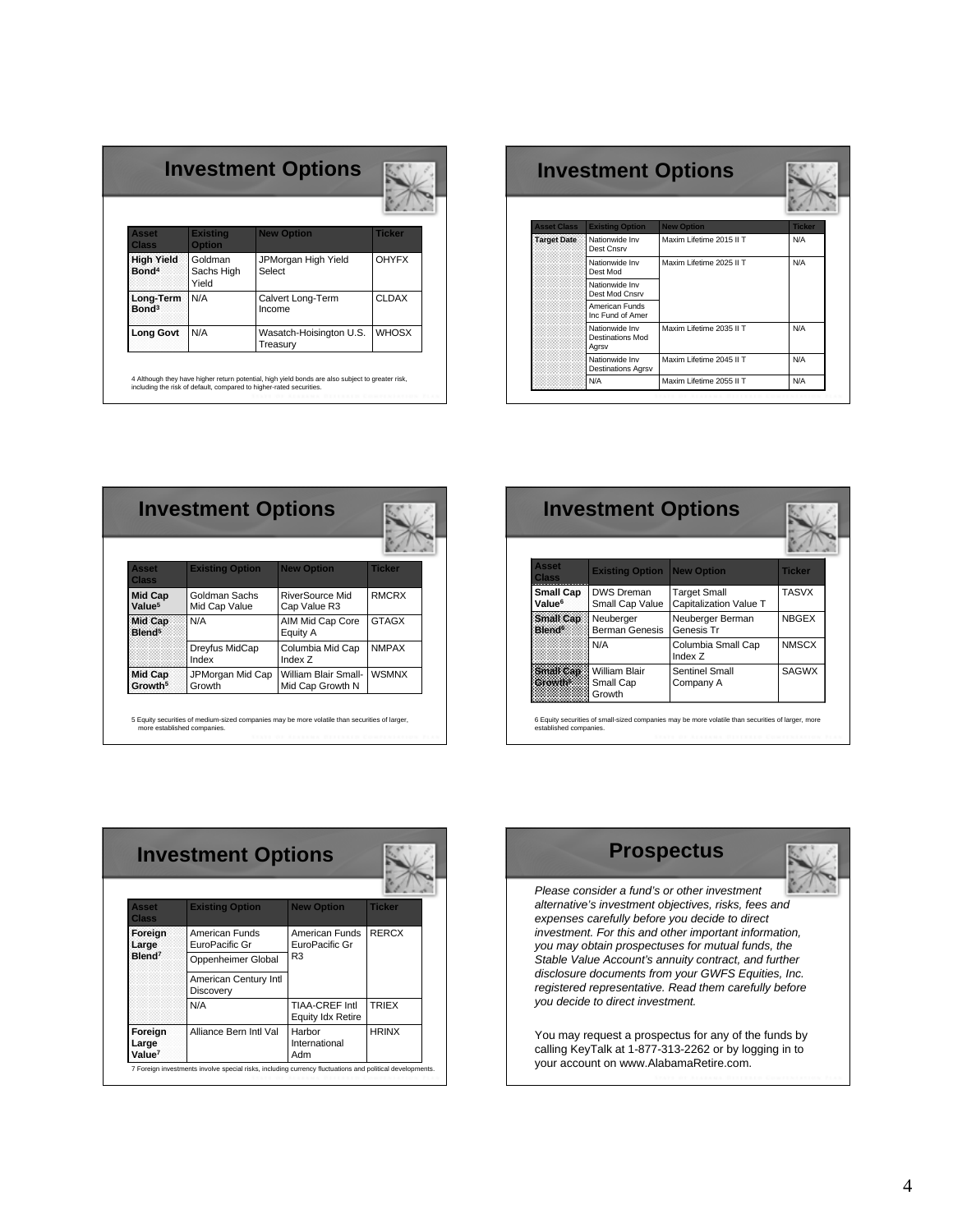## **Advisory Services**



- **Helps you achieve your retirement savings goal by determining**
	- –**What you have today**
	- –**What you will need in the future**
	- **An individual strategy**
		- **Savings rate**
		- **Retirement age**
		- **Investment allocation** <sup>26</sup>

# **Advisory Services**



- **Advised Assets Group, LLC (AAG) partnering with Ibbotson Associates**
- **There is no guarantee that participation in Advisory Services will result in a profit or that your account will outperform a selfmanaged portfolio**

| <b>Advisory Services</b>                                                                                                |                                                                                                           |                                                                                                  |                                  |  |  |
|-------------------------------------------------------------------------------------------------------------------------|-----------------------------------------------------------------------------------------------------------|--------------------------------------------------------------------------------------------------|----------------------------------|--|--|
| Do-It-Myself Investor <sup>SM</sup>                                                                                     | Help-Me-Do-It<br>Investor <sup>SM</sup>                                                                   | Do-It-For-Me InvestorSM                                                                          |                                  |  |  |
| .Fund fact sheets<br>.Group and one-on-one<br>meetings<br>.Online calculators<br>•Newspapers, periodicals<br>· Internet | .Online Guidance and<br>Advice<br>·Internet                                                               | •Managed Account<br>Automation features<br>-Set it and leave it style                            |                                  |  |  |
| Online Guidance: Free                                                                                                   | Online Guidance: Free<br>Online Advice: \$6.25 per<br>quarter<br>6 Fee scales for larger account balance. | Managed Account (annual fee)<br>$<$ \$100,000<br>Next \$150,000<br>Next \$150,000<br>> \$400,000 | 0.60%<br>0.50%<br>0.40%<br>0.30% |  |  |

# **Plan Highlights** • **Eligibility requirements** • **Your contributions** • **Rollovers** • **Withdrawals** • **Fees**



•**Until Dec. 7, 2009, at 3:00 p.m. CT you may**

- **Make allocation changes**
- **Make transfers**
- **Request a distribution**
- **Make all other account changes**



- •**Blackout period: Dec. 7, 2009, 3:00 p.m. CT, through the week of Dec. 21, 2009**
- •**Dec. 15, 2009: Great-West becomes recordkeeper for your account**